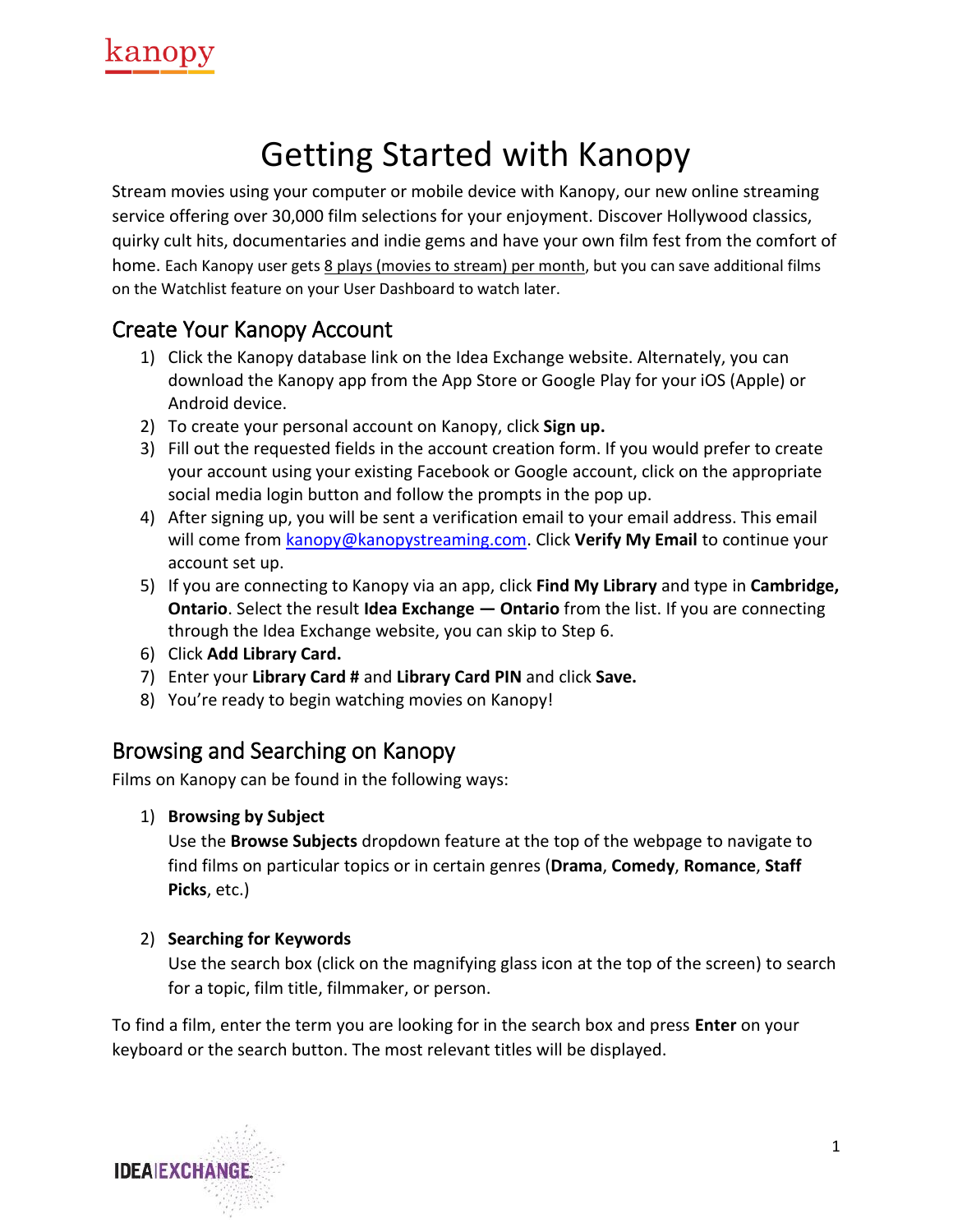

You can use the search filters on the left side of the screen to filter and narrow your search down to select criteria (such as **subject**, **supplier**, **year of production**, **language**, etc).

### Streaming Movies

Once you have found a movie you'd like to stream, click on the image for the film. A short description of the movie will appear, along with reviews and other relevant information. Click the **"Watch Now"** button on the right side of the screen to begin streaming.

### Accessing the User Dashboard

Your Dashboard will show you an overview of the features available through your Kanopy account. Click on any of the headings across the top to find more information about the feature.

The User Dashboard includes the following features:

#### 1) **My Watchlist**

This section will display the films that you have added to your Watchlist. You will be able to view a snippet of the description, as well as options to watch the film, generate a share/embed link, or remove the title from your list.

#### 2) **Viewing History**

You can view all films that you have viewed, both complete and incomplete, in your Viewing History. Films that are still active (able to be played without using another play credit) will appear with a green **"Continue watching"** button. Those that are no longer active will appear with an orange **"Watch it again"** button.

#### 3) **My Comments**

You can find an overview of comments you have left on films in this section.

#### 4) **My Playlists**

You can use this section to easily access and edit all playlists you have created with your account.

#### 5) **My Memberships**

You will be able to manage your library memberships in this section.